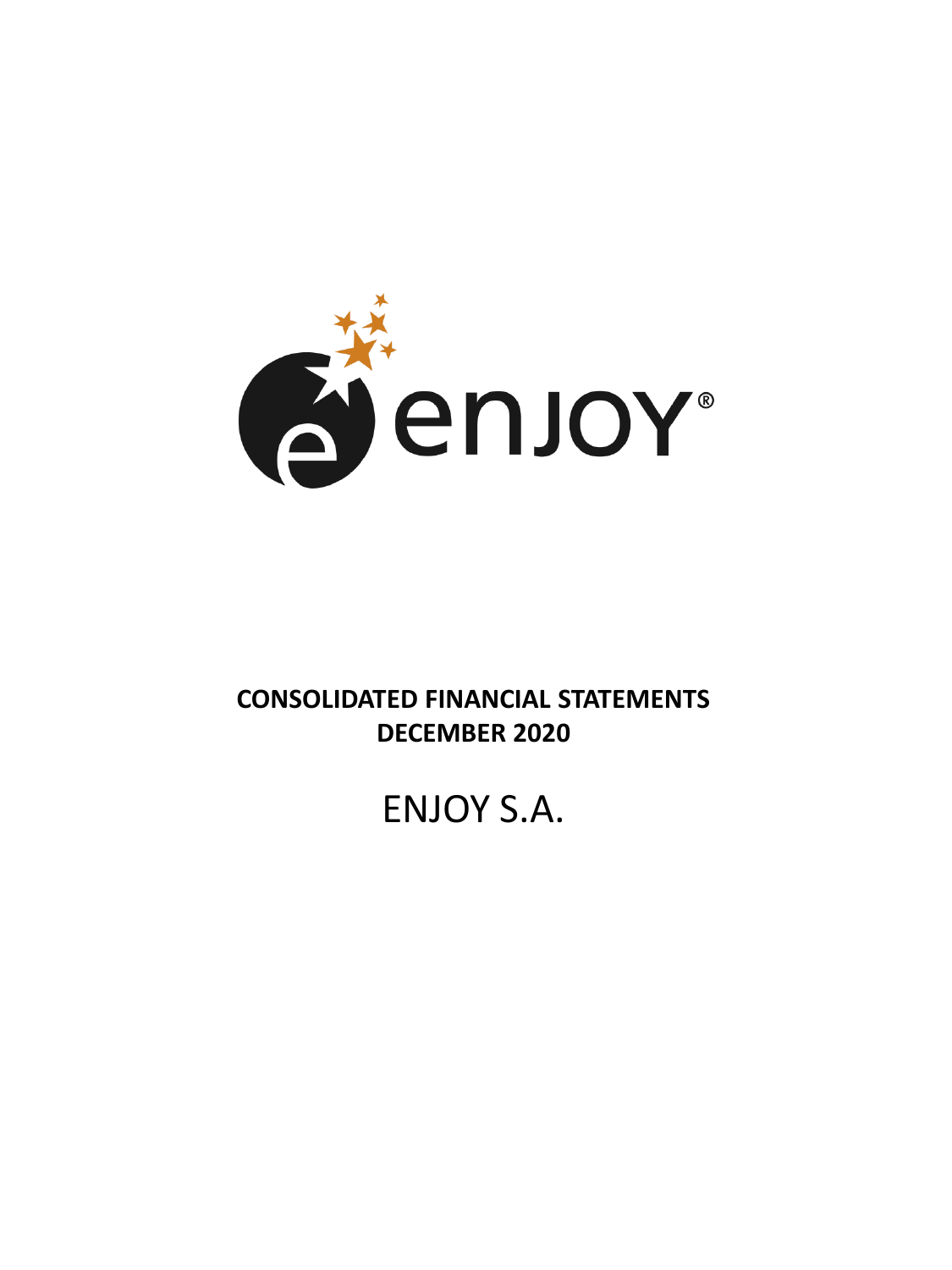#### **CONSOLIDATED STATEMENTS OF FINANCIAL POSITION**



#### **AT DECEMBER 31, 2020 AND DECEMBER 31,2019 EXPRESSED IN THOUSANDS OF CHILEAN PESOS (THCH\$)**

| <b>Assets</b>                                        | 12-31-2020<br>ThCh\$ | 12-31-2019<br>ThCh\$ |
|------------------------------------------------------|----------------------|----------------------|
|                                                      |                      |                      |
| <b>Current assets</b>                                |                      |                      |
| Cash and cash equivalents                            | 68.352.537           | 67.320.744           |
| Other financial assets, current                      | 759.310              | 1.731.988            |
| Trade debtors and other accounts receivable, current | 20.606.141           | 44.782.245           |
| Accounts receivable from related parties, current    | 868.723              | 1.170.763            |
| Inventories                                          | 3.321.514            | 3.928.692            |
| Current tax assets                                   | 5.689.293            | 12.782.876           |
| <b>Total -current assets</b>                         | 99.597.518           | 131.717.308          |

| <b>Non-current assets</b>                               |             |             |
|---------------------------------------------------------|-------------|-------------|
| Other financial assets, non-current                     | 14.642      | 12.542      |
| Other assets, non-current                               | 322.243     | 399.866     |
| Trade debtors and other accounts receivable, no current | 691.174     | 1.715.871   |
| Investments in associates                               | 1.502.420   | 8.496.971   |
| Intangible assets other than goodwill                   | 42.017.181  | 80.229.795  |
| Goodwill                                                | 4.091.122   | 6.340.045   |
| Property, plant and equipment, net                      | 315.011.699 | 343.765.702 |
| Assets for rights of use                                | 42.635.932  | 47.570.416  |
| Deferred tax assets                                     | 47.083.047  | 51.245.315  |
| <b>Total non-current assets</b>                         | 454.006.599 | 540.413.662 |
| <b>Total assets</b>                                     | 553.604.117 | 672.130.970 |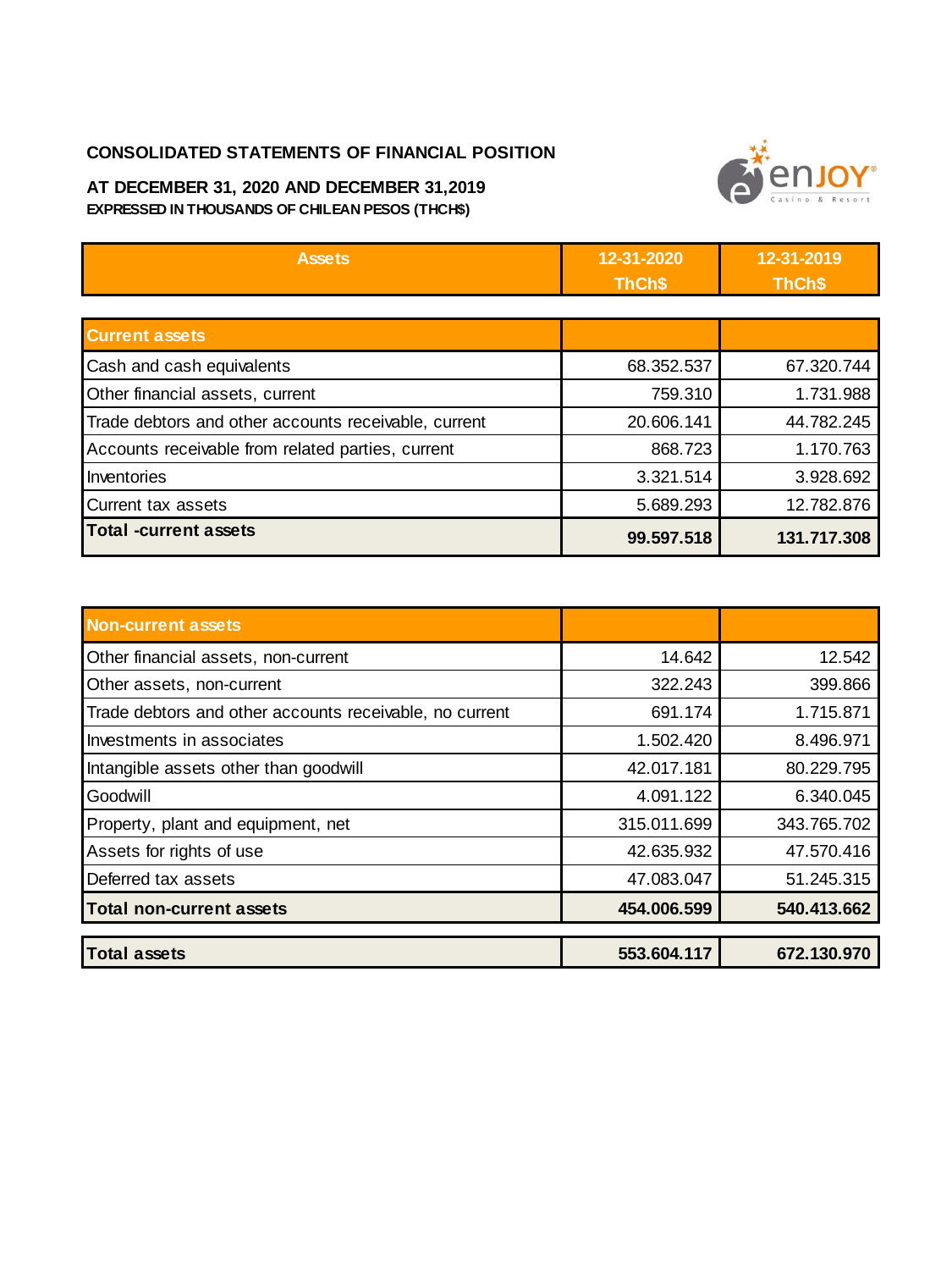#### **CONSOLIDATED STATEMENTS OF FINANCIAL POSITION AT DECEMBER 31, 2020 AND DECEMBER 31,2019 EXPRESSED IN THOUSANDS OF CHILEAN PESOS (THCH\$)**



| <b>Equity and liabilities</b>                | 12-31-2020    | 12-31-2019   |
|----------------------------------------------|---------------|--------------|
|                                              | ThCh\$        | ThCh\$       |
|                                              |               |              |
| <b>Current Liabilities</b>                   |               |              |
| Other current financial liabilities          | 12.605.075    | 58.829.869   |
| Liabilities for leases, current              | 9.798.969     | 9.675.427    |
| Trade payables and other payables            | 60.153.526    | 67.860.845   |
| Accounts payable to related parties, current | 3.050.094     | 2.678.254    |
| Current tax liability                        | 4.106.525     | 794.179      |
| Other current liabilities                    | 9.283.294     | 13.034.178   |
| <b>Total non-current liabilities</b>         | 99.536.003    | 152.872.752  |
|                                              |               |              |
| <b>Non-current liabilities</b>               |               |              |
| Other financial liabilities, non-current     | 373.730.174   | 282.181.612  |
| Liabilities for leases, no current           | 26.358.826    | 33.701.118   |
| Trade payables and other payables            | 1.485.175     |              |
| Deferred tax liabilities                     | 37.727.663    | 51.299.229   |
| Non Current provisions for employee benefits | 27.502        | 27.502       |
| Other current liabilities, non-current       | 446.292       | 1.319.546    |
| <b>Total non-current liabilities</b>         | 439.775.632   | 368.529.007  |
| <b>Total liabilities</b>                     | 539.311.635   | 521.401.759  |
| <b>Equity</b>                                |               |              |
| <b>Issued capital</b>                        | 228.040.517   | 231.644.842  |
| Retained earnings                            | (204.559.442) | (74.030.049) |
| Share premium                                | 5.465.901     | 5.465.901    |
| Accumulated other comprehensive income       | (13.347.625)  | (19.436.131) |
| Equity attributable to owners of the parent  | 15.599.351    | 143.644.563  |
| Non-controlling interests                    | (1.306.869)   | 7.084.648    |
| <b>Equity</b>                                | 14.292.482    | 150.729.211  |
| <b>Equity and liabilities</b>                | 553.604.117   | 672.130.970  |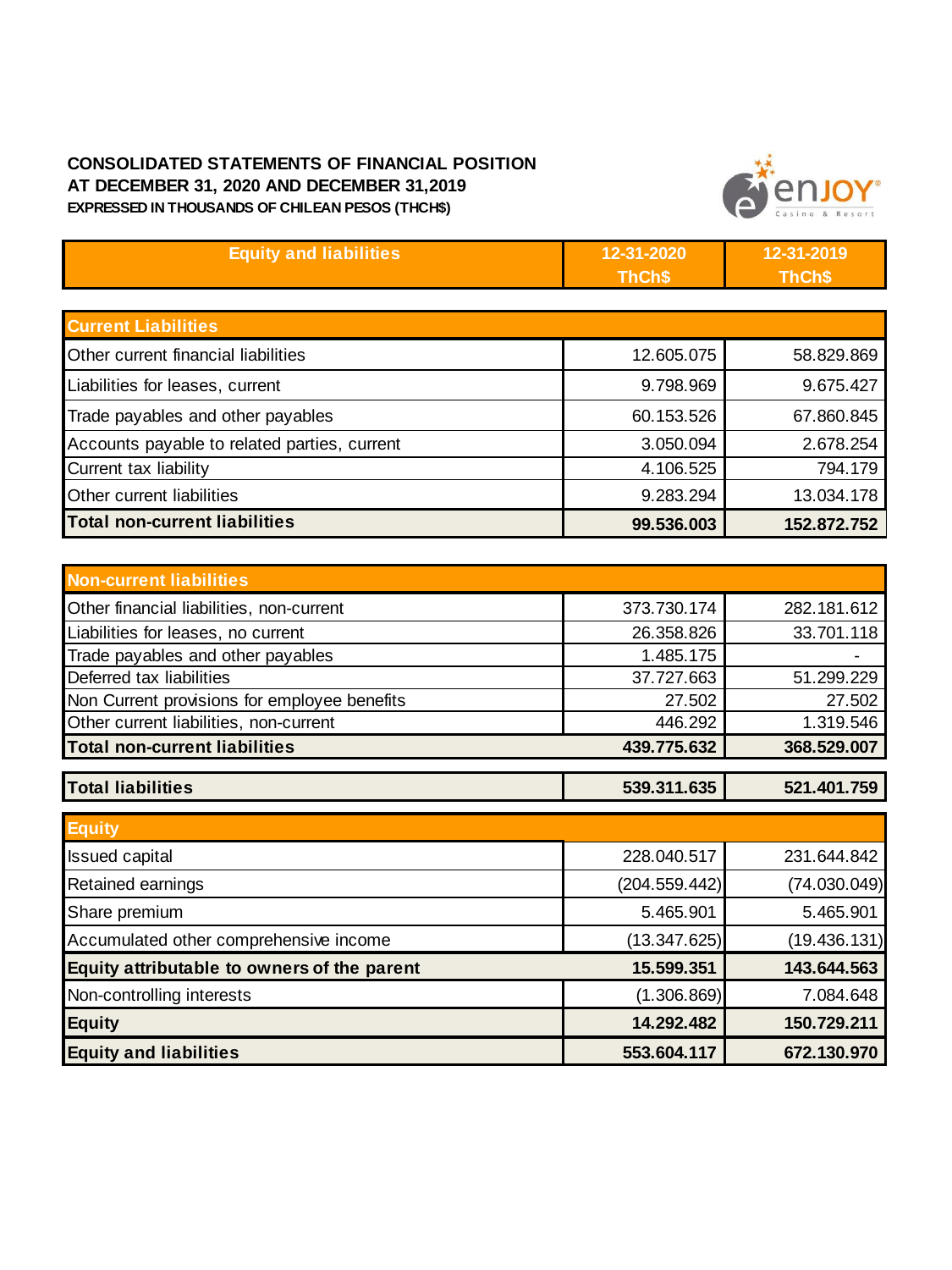

### **STATEMENTS OF INCOME AND STATEMENTS OF COMPREHENSIVE INCOME FOR THE PERIOD ENDED DECEMBER 31, 2020 AND 2019**

| EXPRESSED IN THOUSANDS OF CHILEAN PESOS (THCH\$) EXCEPT EARNINGS PER SHARE PRESENTED IN PESOS |  |  |
|-----------------------------------------------------------------------------------------------|--|--|
|                                                                                               |  |  |

| <b>Income Statements</b>                                   | 12-31-2020<br>ThCh\$ | 12-31-2019<br>ThCh\$ |
|------------------------------------------------------------|----------------------|----------------------|
| Revenue                                                    | 90.503.314           | 264.086.008          |
| Cost of sales                                              | (121.812.110)        | (223.725.630)        |
| Gross margin                                               | (31.308.796)         | 40.360.378           |
| Administrative expenses                                    | (31.495.550)         | (32.153.930)         |
| Other expenses                                             | (1.085.307)          | (2.155.900)          |
| Other gains (losses)                                       | (43.888.232)         | 441.387              |
| <b>Operating Margin</b>                                    | (107.777.885)        | 6.491.935            |
| Finance income                                             | 399.435              | 842.685              |
| Finance costs                                              | (31.264.413)         | (29.119.386)         |
| Share of profit (loss) of associates                       | (1.029.983)          | 504.863              |
| Foreign exchange gain/loss                                 | 1.331.709            | (4.048.124)          |
| Indexation for designated assets/liabilities for inflation | (4.140.443)          | (3.665.045)          |
| Income before tax                                          | (142.481.580)        | (28.993.072)         |
| Income tax (expense) benefit                               | 3.590.638            | 1.085.548            |
| Net Income derived from continuous operations              | (138.890.942)        | (27.907.524)         |
| Discontinued operations                                    | (29.968)             | (18.935)             |
| <b>Net Income</b>                                          | (138.920.910)        | (27.926.459)         |

| Net Income, attributable to:                          |               |              |
|-------------------------------------------------------|---------------|--------------|
| Net Income, attributable to owners of parent          | (130.529.393) | (27.707.115) |
| Net Income, attributable to non-controlling interests | (8.391.517)   | (219.344)    |
| Net Income                                            | (138.920.910) | (27.926.459) |

| Earnings per share (basic and diluted)                         | (27, 80)             | (5, 90)              |
|----------------------------------------------------------------|----------------------|----------------------|
| <b>Statement of Comprehensive Income</b>                       | 12-31-2020<br>ThCh\$ | 12-31-2019<br>ThCh\$ |
| <b>Net Income</b>                                              | (138.920.910)        | (27.926.459)         |
| Items that may be reclassified subsequently to profit or loss: |                      |                      |
| Gain (loss) due to translation differences in subsidiaries     | 2.484.181            | 8.636.408            |
| Total gain (loss) due to translation differences, before taxes | 2.484.181            | 8.636.408            |
|                                                                |                      |                      |
| Other comprehensive income, , before taxes                     | 2.484.181            | 8.636.408            |
| Other comprehensive income for the year, net of income tax     | 2.484.181            | 8.636.408            |
| <b>Comprehensive income</b>                                    | (136.436.729)        | (19.290.051)         |
|                                                                |                      |                      |
| Comprehensive income attributable to                           |                      |                      |
| Comprehensive income attributable to owners of the company     | (128.045.212)        | (19.070.707)         |
| Comprehensive income attributable to non-controlling interests | (8.391.517)          | (219.344)            |
| <b>Comprehensive income</b>                                    | (136.436.729)        | (19.290.051)         |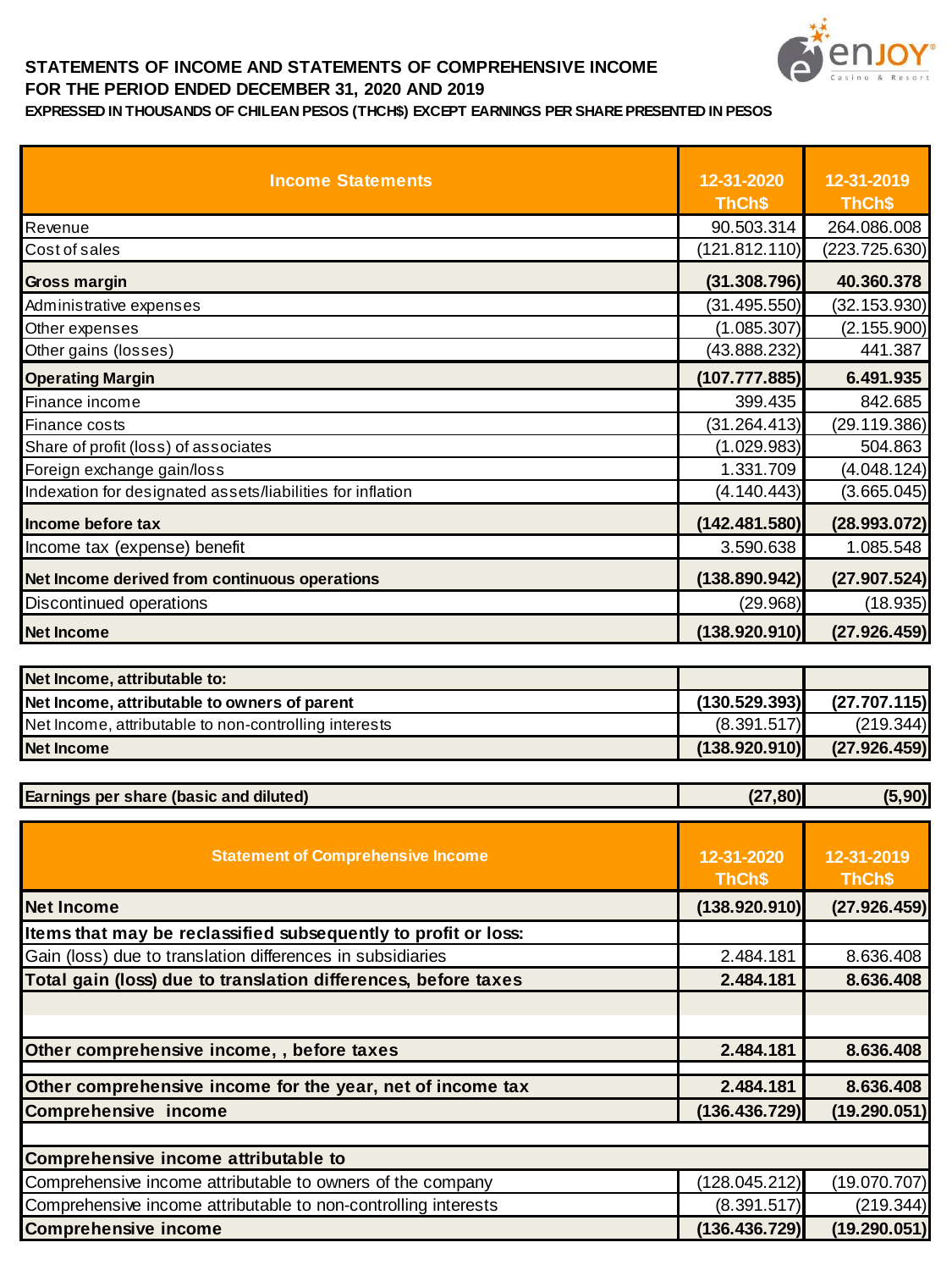#### **CONSOLIDATED STATEMENTS OF CASH FLOWS FOR THE PERIOD ENDED DECEMBER 31, 2020 AND 2019 STATED IN THOUSANDS OF CHILEAN PESOS (THCH\$)**



| <b>Cash flow statements</b>                                                        | 12-31-2020<br>ThCh\$ | 12-31-2019<br>ThCh\$ |
|------------------------------------------------------------------------------------|----------------------|----------------------|
| Cash flows from (used in) operating activities                                     |                      |                      |
| <b>Collection from operating activities</b>                                        |                      |                      |
| Receipts from the sale of goods and services                                       | 107.698.944          | 317.418.117          |
| <b>Payments</b>                                                                    |                      |                      |
| Payments to suppliers for goods and services                                       | (45.503.939)         | (121.497.832)        |
| Payments to and account of employees                                               | (46.250.355)         | (84.403.896)         |
| Other payments for operating activities                                            | (33.480.949)         | (76.267.192)         |
| Paid (reimbursed) income tax                                                       | 2.777.391            | (8.309.203)          |
| Cash flows from (used in) operating activities                                     | (14.758.908)         | 26.939.994           |
| Cash flows from (used in) investing activities                                     |                      |                      |
| Sale of property, plant and equipment                                              |                      | 3.144.555            |
| Cash acquired in the acquisition of subsidiary                                     |                      | (7.754.099)          |
| Purchase of property, plant and equipment                                          | (8.712.601)          | (15.277.482)         |
| Purchase of Intangible assets                                                      | (1.323.437)          | (3.917.699)          |
| Interest received                                                                  | 399.435              | 842.685              |
| Other cash inflows (outflows), from investing activities                           |                      | 579.946              |
| Cash flows from (used in) investing activities                                     | (9.636.603)          | (21.458.925)         |
| Cash flows from (used in) financing activities                                     |                      |                      |
| Proceeds from long-term loans received                                             | 51.155.208           | 55.204.900           |
| Proceeds from short - term loans received                                          | 3.727.320            | 13.268.460           |
| Loans from related parties                                                         |                      | 301.495              |
| Repayments of loans received                                                       | (14.214.242)         | (54.793.313)         |
| Payments of liabilities by lease                                                   | (8.892.818)          | (12.246.321)         |
| Repayment of loans from related parties                                            |                      | (923.169)            |
| Dividends paid                                                                     |                      | (1.000.000)          |
| Interest paid                                                                      | (4.214.022)          | (22.944.524)         |
| Other cash inflows (outflows)                                                      | (1.000.041)          | (1.065.328)          |
| Cash flows derived from (used in) financing activities                             | 26.561.405           | (24.197.800)         |
| Increase (decrease) in cash and cash equivalents                                   | 2.165.894            | (18.716.731)         |
| Effects of exchange rate changes on the balance of cash held in foreign currencies |                      |                      |
| Effects of exchange rate changes on the balance of cash held in foreign currencies | (1.134.101)          | 1.627.631            |
| Net increase (decrease) of cash and cash equivalents                               | 1.031.793            | (17.089.100)         |
| Cash and cash equivalents at the beginning of the year                             | 67.320.744           | 84.409.844           |
| Cash and cash equivalents at the end of the year                                   | 68.352.537           | 67.320.744           |